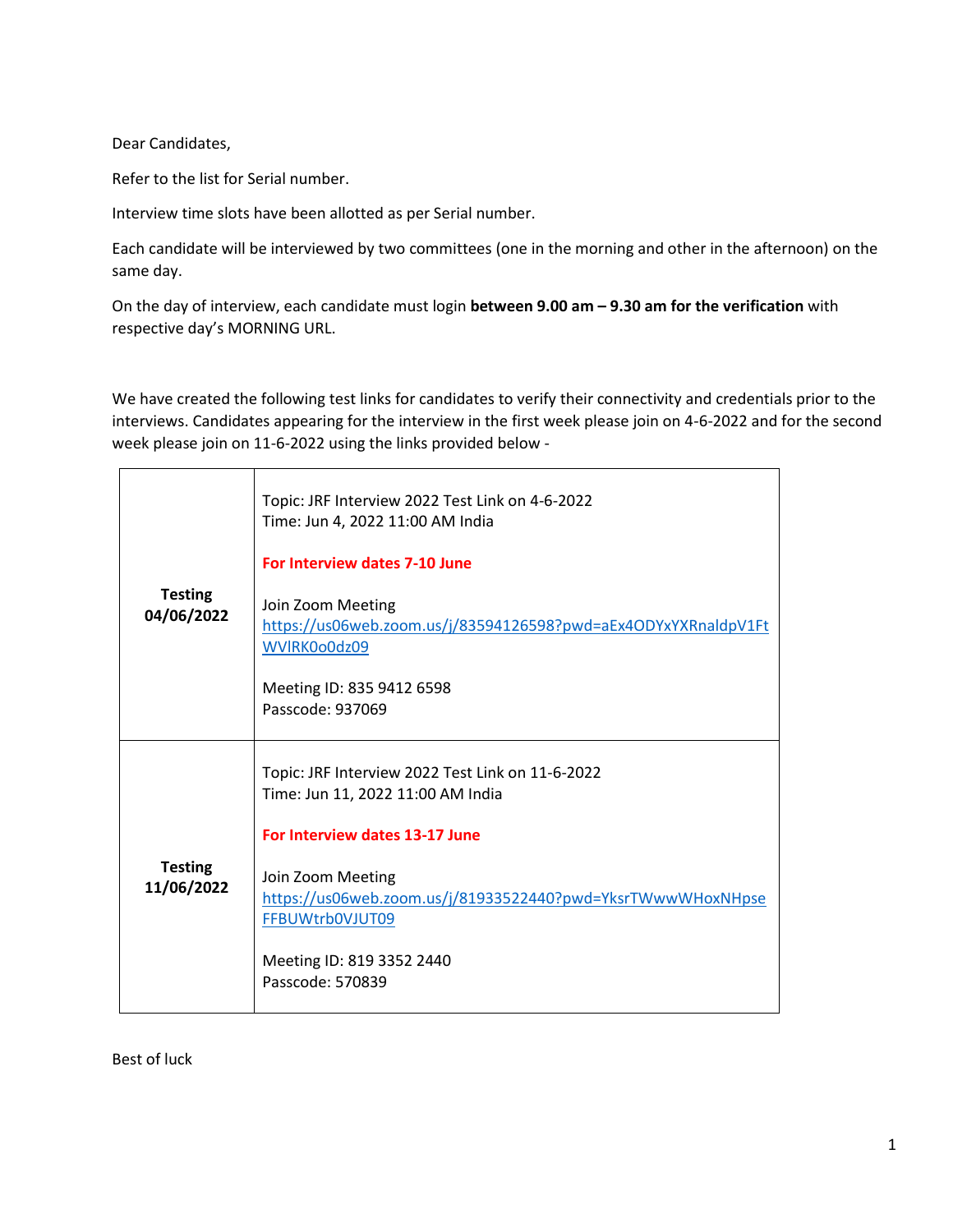| Tuesday, 7 <sup>th</sup> June 2022 (33) |                                                                                                                                                          |                                                                                                                                                                 |
|-----------------------------------------|----------------------------------------------------------------------------------------------------------------------------------------------------------|-----------------------------------------------------------------------------------------------------------------------------------------------------------------|
| <b>Time</b>                             | <b>Committee I</b>                                                                                                                                       | <b>Committee II</b>                                                                                                                                             |
|                                         | Join Zoom Meeting<br>https://us06web.zoom.us/j/81725152623?<br>pwd=NXEwTVhWNGUzMXd6WlBFSUdmO<br>WIrQT09<br>Meeting ID: 817 2515 2623<br>Password: 712946 | Join Zoom Meeting<br>https://us06web.zoom.us/j/86036408400?<br>pwd=c1V1VThwVXJqeGFDOHN4c0ZJandpQ<br><b>T09</b><br>Meeting ID: 860 3640 8400<br>Passcode: 980071 |
|                                         | <b>Morning</b>                                                                                                                                           |                                                                                                                                                                 |
|                                         |                                                                                                                                                          |                                                                                                                                                                 |
| $9.30$ am $-11.30$ am                   | $1 - 10$                                                                                                                                                 | $17 - 26$                                                                                                                                                       |
| 11.40 am $-$ 1.00 pm                    | $11 - 16$                                                                                                                                                | $27 - 33$                                                                                                                                                       |
| <b>Afternoon</b>                        |                                                                                                                                                          |                                                                                                                                                                 |
| $2$ pm $-4$ pm                          | $17 - 26$                                                                                                                                                | $1 - 10$                                                                                                                                                        |
| $4.10$ pm $-5.30$ pm                    | $27 - 33$                                                                                                                                                | $11 - 16$                                                                                                                                                       |

| Wednesday, 8 <sup>th</sup> June 2022 (33) |                                                                                                                                                                 |                                                                                                                                                                 |
|-------------------------------------------|-----------------------------------------------------------------------------------------------------------------------------------------------------------------|-----------------------------------------------------------------------------------------------------------------------------------------------------------------|
| <b>Time</b>                               | <b>Committee I</b>                                                                                                                                              | <b>Committee II</b>                                                                                                                                             |
|                                           | Join Zoom Meeting<br>https://us06web.zoom.us/j/84505749371?<br>pwd=enFvTzVndzhLQjZOdUxDRUZWMG1iU<br><b>T09</b><br>Meeting ID: 845 0574 9371<br>Password: 062271 | Join Zoom Meeting<br>https://us06web.zoom.us/j/82520041188?<br>pwd=YnRaWG9OY1ZzVmxFZXB0bUMxQitK<br><b>UT09</b><br>Meeting ID: 825 2004 1188<br>Passcode: 792848 |
| <b>Morning</b>                            |                                                                                                                                                                 |                                                                                                                                                                 |
| $9.30$ am $-11.30$ am                     | $1 - 10$                                                                                                                                                        | $17 - 26$                                                                                                                                                       |
| 11.40 am $-$ 1.00 pm                      | $11 - 16$                                                                                                                                                       | $27 - 33$                                                                                                                                                       |
| Afternoon                                 |                                                                                                                                                                 |                                                                                                                                                                 |
| $2$ pm $-$ 4 pm                           | $17 - 26$                                                                                                                                                       | $1 - 10$                                                                                                                                                        |
| 4.10 pm $-$ 5.30 pm                       | $27 - 33$                                                                                                                                                       | $11 - 16$                                                                                                                                                       |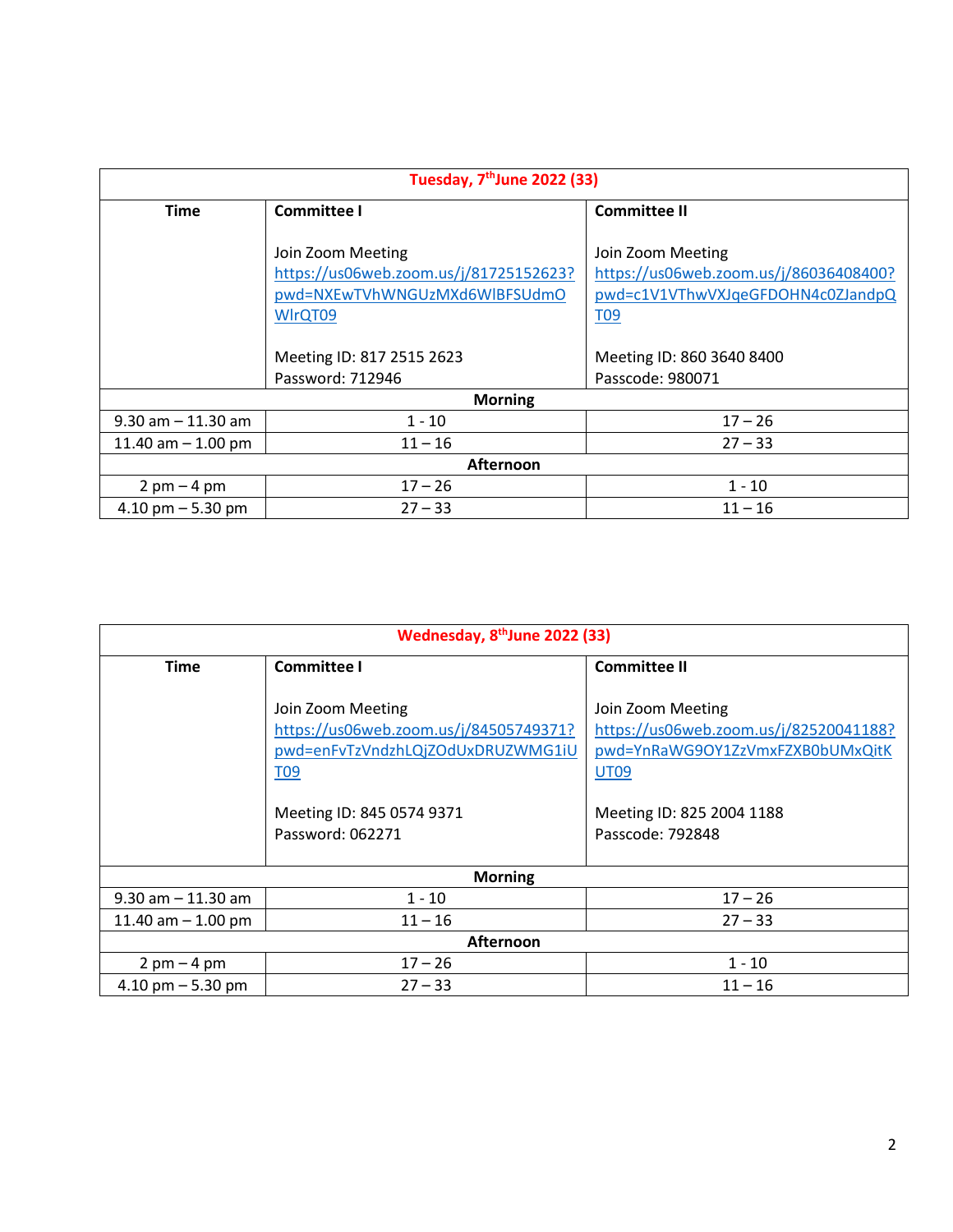| Thursday, 9th June 2022 (32)  |                                                                                                                                                      |                                                                                                                                                          |
|-------------------------------|------------------------------------------------------------------------------------------------------------------------------------------------------|----------------------------------------------------------------------------------------------------------------------------------------------------------|
| <b>Time</b>                   | <b>Committee I</b>                                                                                                                                   | <b>Committee II</b>                                                                                                                                      |
|                               | Join Zoom Meeting<br>https://us06web.zoom.us/j/88520720825?<br>pwd=VjBiN1NIR0lmUXJlY2hGYm0rRVlvZz09<br>Meeting ID: 885 2072 0825<br>Password: 080454 | Join Zoom Meeting<br>https://us06web.zoom.us/j/82339935759?<br>pwd=MHpSdVM2c3J4NXRyY0FmMGZ6ZWt<br>RQT09<br>Meeting ID: 823 3993 5759<br>Passcode: 585776 |
| <b>Morning</b>                |                                                                                                                                                      |                                                                                                                                                          |
| $9.30$ am $- 11.30$ am        | $1 - 10$                                                                                                                                             | $17 - 26$                                                                                                                                                |
| 11.40 am $-$ 1.00 pm          | $11 - 16$                                                                                                                                            | $27 - 32$                                                                                                                                                |
| Afternoon                     |                                                                                                                                                      |                                                                                                                                                          |
| $2 \text{ pm} - 4 \text{ pm}$ | $17 - 26$                                                                                                                                            | $1 - 10$                                                                                                                                                 |
| $4.10$ pm $-5.30$ pm          | $27 - 32$                                                                                                                                            | $11 - 16$                                                                                                                                                |

| Friday, 10 <sup>th</sup> June 2022 (33) |                                                                                                                                                                       |                                                                                                                                                          |
|-----------------------------------------|-----------------------------------------------------------------------------------------------------------------------------------------------------------------------|----------------------------------------------------------------------------------------------------------------------------------------------------------|
| <b>Time</b>                             | <b>Committee I</b>                                                                                                                                                    | <b>Committee II</b>                                                                                                                                      |
|                                         | Join Zoom Meeting<br>https://us06web.zoom.us/j/88076419918?<br>pwd=REdDUE9TaFVLQldxQlJxSFZ2MllFUT0<br>$\overline{9}$<br>Meeting ID: 880 7641 9918<br>Password: 730580 | Join Zoom Meeting<br>https://us06web.zoom.us/j/84935464505?<br>pwd=dnlyRjBoMndwUGQzZDRzN3hyVWFP<br>dz09<br>Meeting ID: 849 3546 4505<br>Passcode: 748650 |
| <b>Morning</b>                          |                                                                                                                                                                       |                                                                                                                                                          |
| $9.30$ am $-11.30$ am                   | $1 - 10$                                                                                                                                                              | $17 - 26$                                                                                                                                                |
| 11.40 am $-$ 1.00 pm                    | $11 - 16$                                                                                                                                                             | $27 - 33$                                                                                                                                                |
| Afternoon                               |                                                                                                                                                                       |                                                                                                                                                          |
| $2$ pm $-4$ pm                          | $17 - 26$                                                                                                                                                             | $1 - 10$                                                                                                                                                 |
| $4.10$ pm $-5.30$ pm                    | $27 - 33$                                                                                                                                                             | $11 - 16$                                                                                                                                                |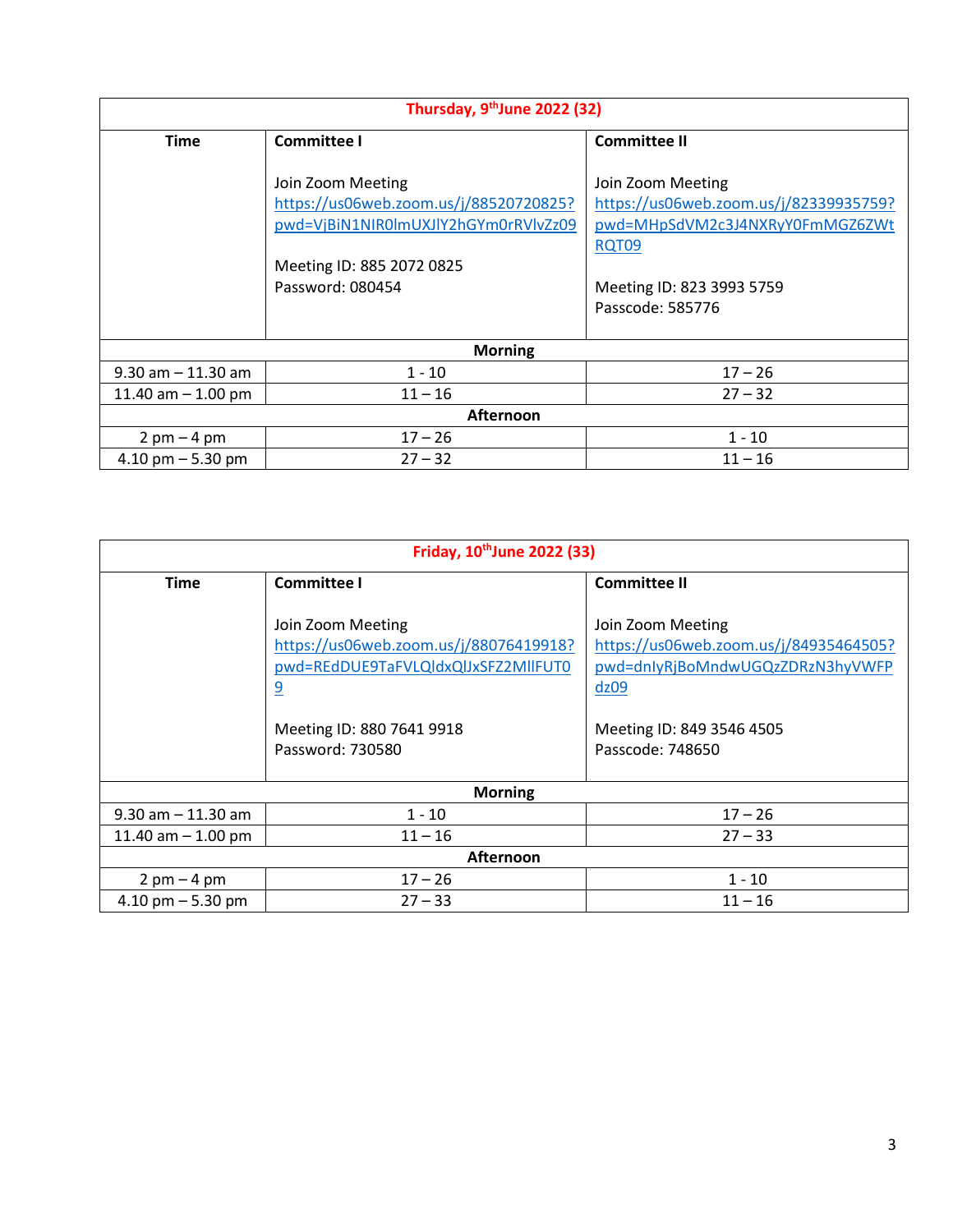| Monday, 13 <sup>th</sup> June 2022 (33) |                                                                                                                                                                      |                                                                                                                                                                      |
|-----------------------------------------|----------------------------------------------------------------------------------------------------------------------------------------------------------------------|----------------------------------------------------------------------------------------------------------------------------------------------------------------------|
| <b>Time</b>                             | <b>Committee I</b>                                                                                                                                                   | <b>Committee II</b>                                                                                                                                                  |
|                                         | Join Zoom Meeting<br>https://us06web.zoom.us/j/81927099758?<br>pwd=TEhSem13YVRKYTVsdk4yeUhVWlpIU<br>T <sub>09</sub><br>Meeting ID: 819 2709 9758<br>Password: 519292 | Join Zoom Meeting<br>https://us06web.zoom.us/j/85444653125?<br>pwd=aUJMSVFZUkRTeHo1Ui9sN1h1c0UwQ<br>T <sub>09</sub><br>Meeting ID: 854 4465 3125<br>Passcode: 605251 |
|                                         |                                                                                                                                                                      |                                                                                                                                                                      |
| <b>Morning</b>                          |                                                                                                                                                                      |                                                                                                                                                                      |
| $9.30$ am $-11.30$ am                   | $1 - 10$                                                                                                                                                             | $17 - 26$                                                                                                                                                            |
| 11.40 am $-$ 1.00 pm                    | $11 - 16$                                                                                                                                                            | $27 - 33$                                                                                                                                                            |
| Afternoon                               |                                                                                                                                                                      |                                                                                                                                                                      |
| $2$ pm $-$ 4 pm                         | $17 - 26$                                                                                                                                                            | $1 - 10$                                                                                                                                                             |
| 4.10 pm $-$ 5.30 pm                     | $27 - 33$                                                                                                                                                            | $11 - 16$                                                                                                                                                            |

| Tuesday, 14 <sup>th</sup> June 2022 (32) |                                                                                                                                                                      |                                                                                                                                                                 |
|------------------------------------------|----------------------------------------------------------------------------------------------------------------------------------------------------------------------|-----------------------------------------------------------------------------------------------------------------------------------------------------------------|
| <b>Time</b>                              | <b>Committee I</b>                                                                                                                                                   | <b>Committee II</b>                                                                                                                                             |
|                                          | Join Zoom Meeting<br>https://us06web.zoom.us/j/86924203211?<br>pwd=RFBTdFB6QzdCWGtoT2Rxd1p0VGs3Q<br>T <sub>09</sub><br>Meeting ID: 869 2420 3211<br>Password: 313038 | Join Zoom Meeting<br>https://us06web.zoom.us/j/84158590454?<br>pwd=SVpLWkt1YVVaNE5XaUE0Y3ZWYmRz<br><b>QT09</b><br>Meeting ID: 841 5859 0454<br>Passcode: 755576 |
| <b>Morning</b>                           |                                                                                                                                                                      |                                                                                                                                                                 |
| $9.30$ am $-11.30$ am                    | $1 - 10$                                                                                                                                                             | $17 - 26$                                                                                                                                                       |
| 11.40 am $-$ 1.00 pm                     | $11 - 16$                                                                                                                                                            | $27 - 32$                                                                                                                                                       |
| <b>Afternoon</b>                         |                                                                                                                                                                      |                                                                                                                                                                 |
| $2$ pm $-4$ pm                           | $17 - 26$                                                                                                                                                            | $1 - 10$                                                                                                                                                        |
| 4.10 pm $-$ 5.30 pm                      | $27 - 32$                                                                                                                                                            | $11 - 16$                                                                                                                                                       |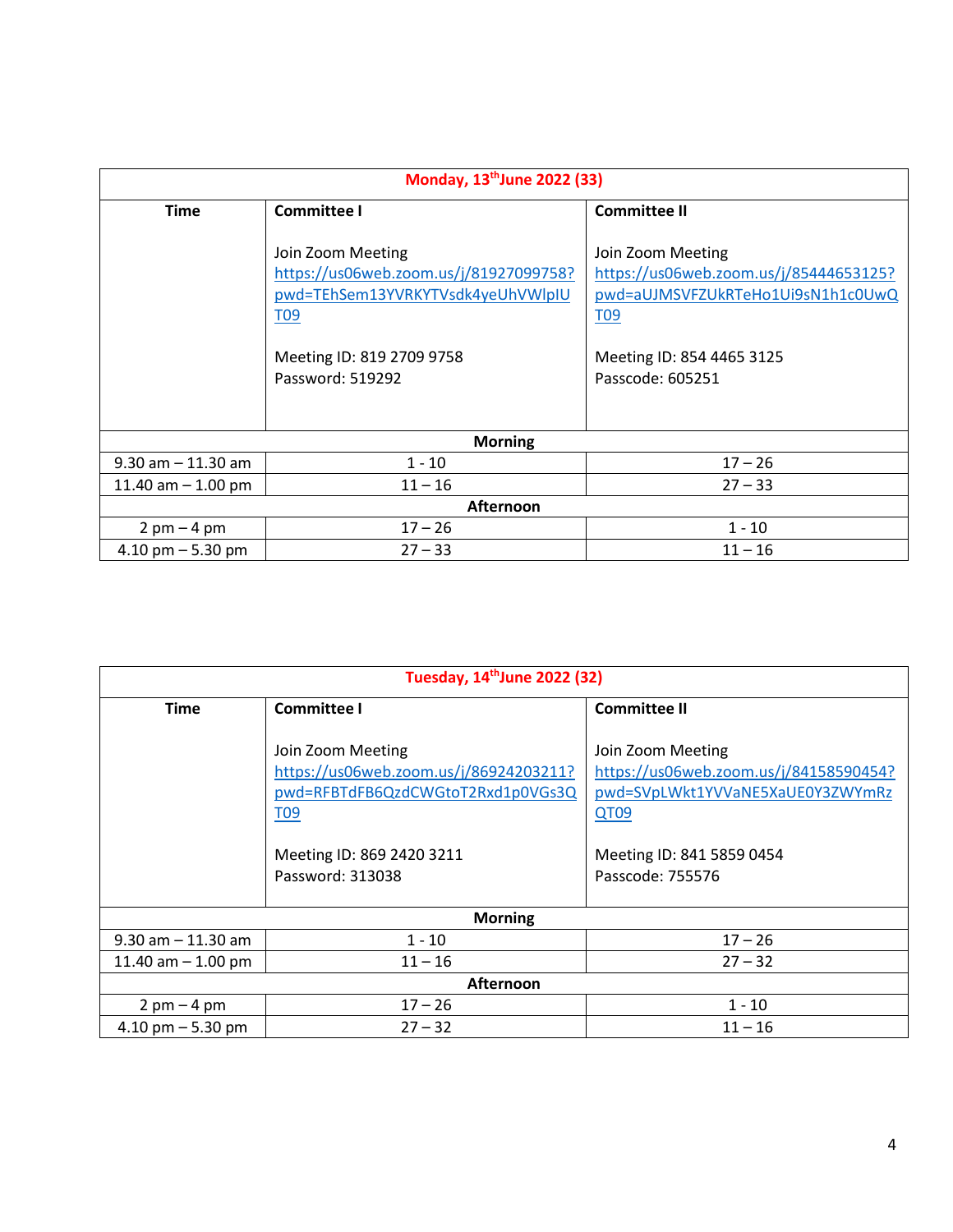| Wednesday, 15 <sup>th</sup> June 2022 (32) |                                                                                                                                                          |                                                                                                                                                      |
|--------------------------------------------|----------------------------------------------------------------------------------------------------------------------------------------------------------|------------------------------------------------------------------------------------------------------------------------------------------------------|
| <b>Time</b>                                | <b>Committee I</b>                                                                                                                                       | <b>Committee II</b>                                                                                                                                  |
|                                            | Join Zoom Meeting<br>https://us06web.zoom.us/j/83993933313?<br>pwd=c0F4MUdmM3YyUHJPOSt0bDRQOWF<br>4QT09<br>Meeting ID: 839 9393 3313<br>Password: 974233 | Join Zoom Meeting<br>https://us06web.zoom.us/j/85966962251?<br>pwd=RDUrQnlJZFl6blFRWjVrSTgyNEpyUT09<br>Meeting ID: 859 6696 2251<br>Passcode: 755604 |
| <b>Morning</b>                             |                                                                                                                                                          |                                                                                                                                                      |
| $9.30$ am $-11.30$ am                      | $1 - 10$                                                                                                                                                 | $17 - 26$                                                                                                                                            |
| 11.40 am $-$ 1.00 pm                       | $11 - 16$                                                                                                                                                | $27 - 32$                                                                                                                                            |
| <b>Afternoon</b>                           |                                                                                                                                                          |                                                                                                                                                      |
| $2$ pm $-4$ pm                             | $17 - 26$                                                                                                                                                | $1 - 10$                                                                                                                                             |
| 4.10 pm $-$ 5.30 pm                        | $27 - 32$                                                                                                                                                | $11 - 16$                                                                                                                                            |

| Thursday, 16 <sup>th</sup> June 2022 (32) |                                                                                                                                                                       |                                                                                                                                                                      |
|-------------------------------------------|-----------------------------------------------------------------------------------------------------------------------------------------------------------------------|----------------------------------------------------------------------------------------------------------------------------------------------------------------------|
| <b>Time</b>                               | <b>Committee I</b>                                                                                                                                                    | <b>Committee II</b>                                                                                                                                                  |
|                                           | Join Zoom Meeting<br>https://us06web.zoom.us/j/84858768803?<br>pwd=a1hSR21PZW1jQVdsSjRNZ0tnbk5FZz0<br>$\overline{9}$<br>Meeting ID: 848 5876 8803<br>Password: 013907 | Join Zoom Meeting<br>https://us06web.zoom.us/j/88010212300?<br>pwd=c3NiZDNjUkJoZzhkYkFqNE5RNDNWQ<br>T <sub>09</sub><br>Meeting ID: 880 1021 2300<br>Passcode: 001041 |
| <b>Morning</b>                            |                                                                                                                                                                       |                                                                                                                                                                      |
| $9.30$ am $-11.30$ am                     | $1 - 10$                                                                                                                                                              | $17 - 26$                                                                                                                                                            |
| 11.40 am $-$ 1.00 pm                      | $11 - 16$                                                                                                                                                             | $27 - 32$                                                                                                                                                            |
| Afternoon                                 |                                                                                                                                                                       |                                                                                                                                                                      |
| $2 \text{ pm} - 4 \text{ pm}$             | $17 - 26$                                                                                                                                                             | $1 - 10$                                                                                                                                                             |
| 4.10 pm $-$ 5.30 pm                       | $27 - 32$                                                                                                                                                             | $11 - 16$                                                                                                                                                            |